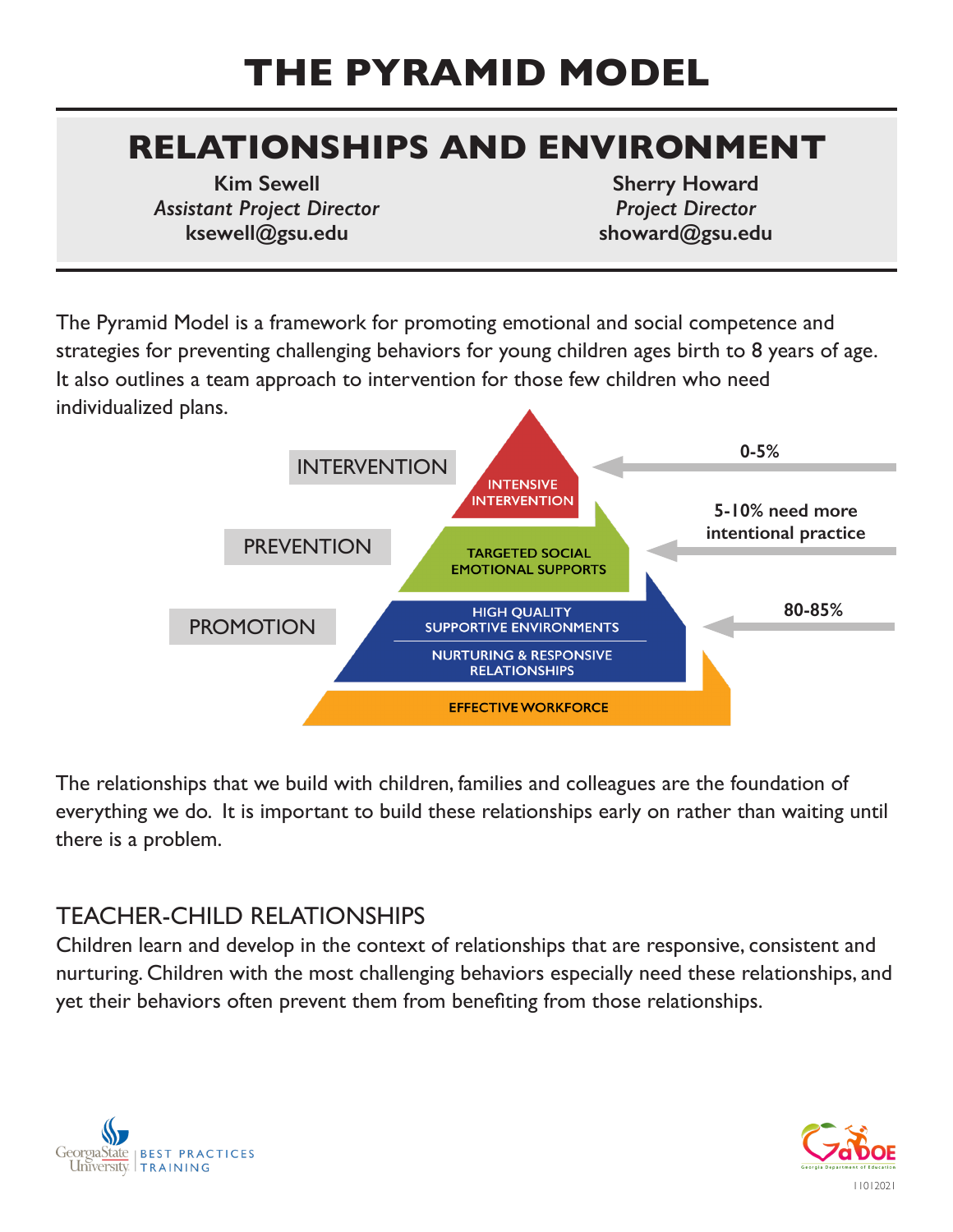#### **Every interaction with each child is a deposit or a withdrawal.**



**DEPOSITS** are strategies that build the child's self-esteem and build positive relationships.

**WITHDRAWALS** include demands or words that restrict and do not teach the child what to do. These include words such as No, Stop and

Don't. Using a loud voice rather than calm and pleasant voice robs the relationship between you and the child and withdraws from the child emotional bank account.

#### **NOTICING**

Immediate, positive and specific feedback builds a child's self esteem and promotes repeated appropriate behavior.

STRIVE FOR NOTICING:

- 1. Start with the child's name - "Caleb, you..."
- 2. Describe exactly what you see - "...picked up all of the markers on the floor."
- 3. Add a "tag" such as thank you - "That was a big help!"

Consistency and predictability in the classroom environment contribute to appropriate behavior.

When children feel safe and feel a sense of belonging and predictability there is less chance that they will act out and more of a chance that they will follow regular routines and rules.

**NOTES** 



Use children's names in greetings, songs, and chants.

Welcome Song Tune: "A Hunting We will Go" I'm glad I came to school I'm glad I came to school with all the other boys and girls I'm glad I came to school *Jada* will be here *Sebastian* will be here With all the other boys and girls And we will all be here.

Clean Up Song Tune: "Adams Family" Time to clean up (snap, snap) Time to clean up (snap, snap) Time to clean up, Time to clean up Time to clean up *Anna* is picking up blocks *Amal* is putting things on the shelf **Stephen** is cleaning the table Our class is cleaning up

Best Practices Training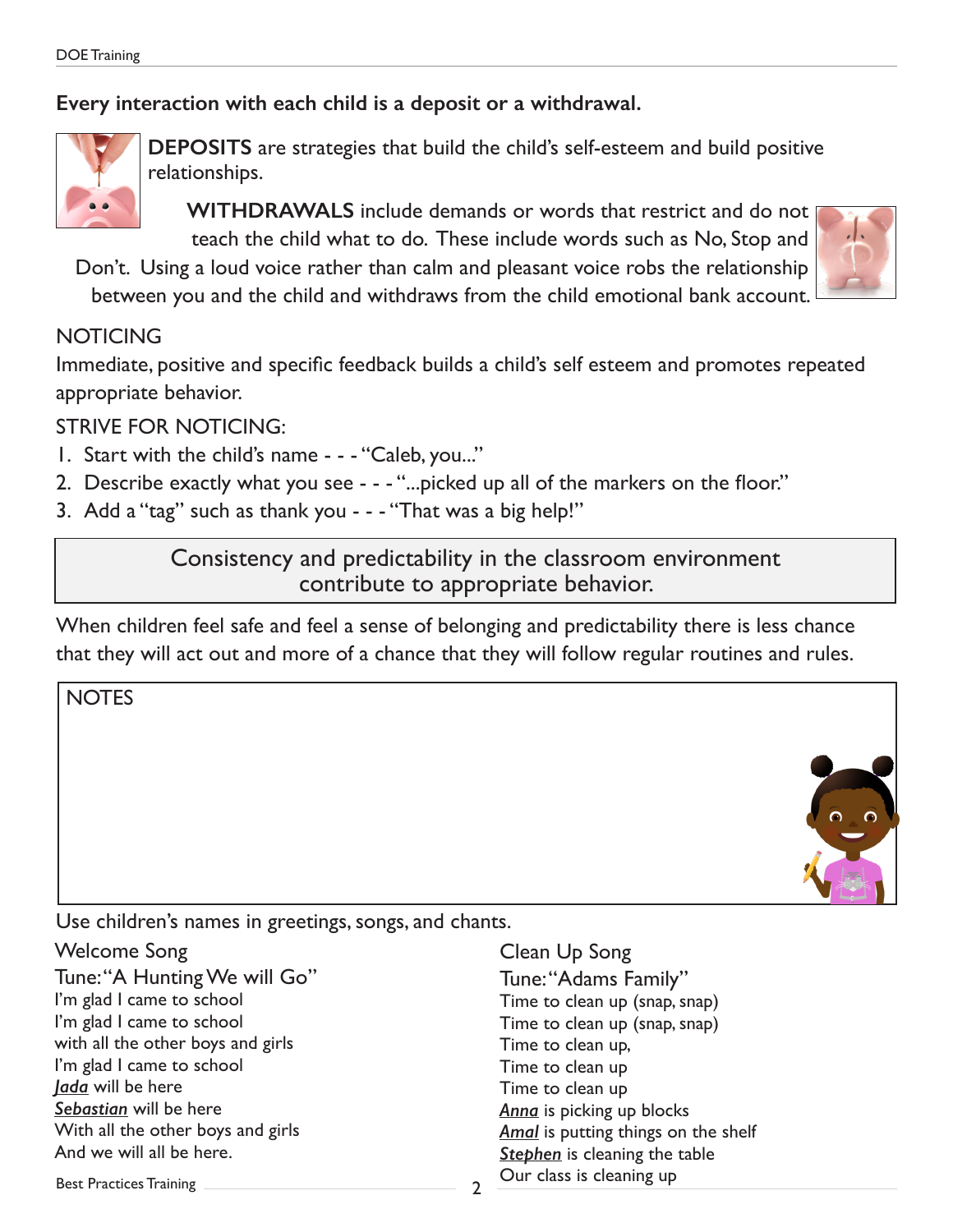#### EXPECTATIONS AND RULES

#### **EXPECTATIONS**

- General ways you want children to act
- Will apply to all children across all settings

#### SCHEDULES, ROUTINES AND TRANSITIONS

SCHEDULES: Times and blocks of activities ROUTINES: Consistent procedures about the way things are done TRANSITIONS: Change of activity and/or location

- Routine visual cues help with independence and predictability.
- Creating a clear beginning, middle and end for each routine helps children regain control and reduces anxiety about what happens next.

#### PLAN FOR TRANSITIONS:

- Minimize the number of transitions that children experience by providing a waiting activity
- Provide a warning to prepare children for transitions.
- Teach children the expectations related to transitions.

#### TRANSITION GLOVE (5 minute cue)

5 Minutes to Clean Up Tune: "For He's a Jolly Good Fellow" Five more minutes to clean up, Five more minutes to clean up, Five more minutes to clean up, We're cleaning with our friends

Continue as you pull off minutes from the glove: Four more minutes to clean up…etc.

## PHYSICAL DESIGN

Well designed environments:

- Reduce likelihood of challenging child behavior
- Teach expectations of the learning environment
- Promote engagement and interaction with peers and adults
- Avoid overload
- Provide safe ways for children to practice physical skills in the classroom
- Provide a safe space or "get away space"
- Add visual cues

RULES

- Help clarify expectations for specific settings
- May only apply in certain settings

Wiggles Out for Quiet Time Tune: "lingle Bells" Clap your hands, stomp your feet, Wiggle all around. Reach your hands high in the air And now let's touch the ground.

Hold your hips, hold your head, Give yourself a hug. Sit right down, eyes to look It's time to read a book.

> Keeping it fresh and exciting is a sure way to keep children engaged and reduce behavior issues due to boredom.